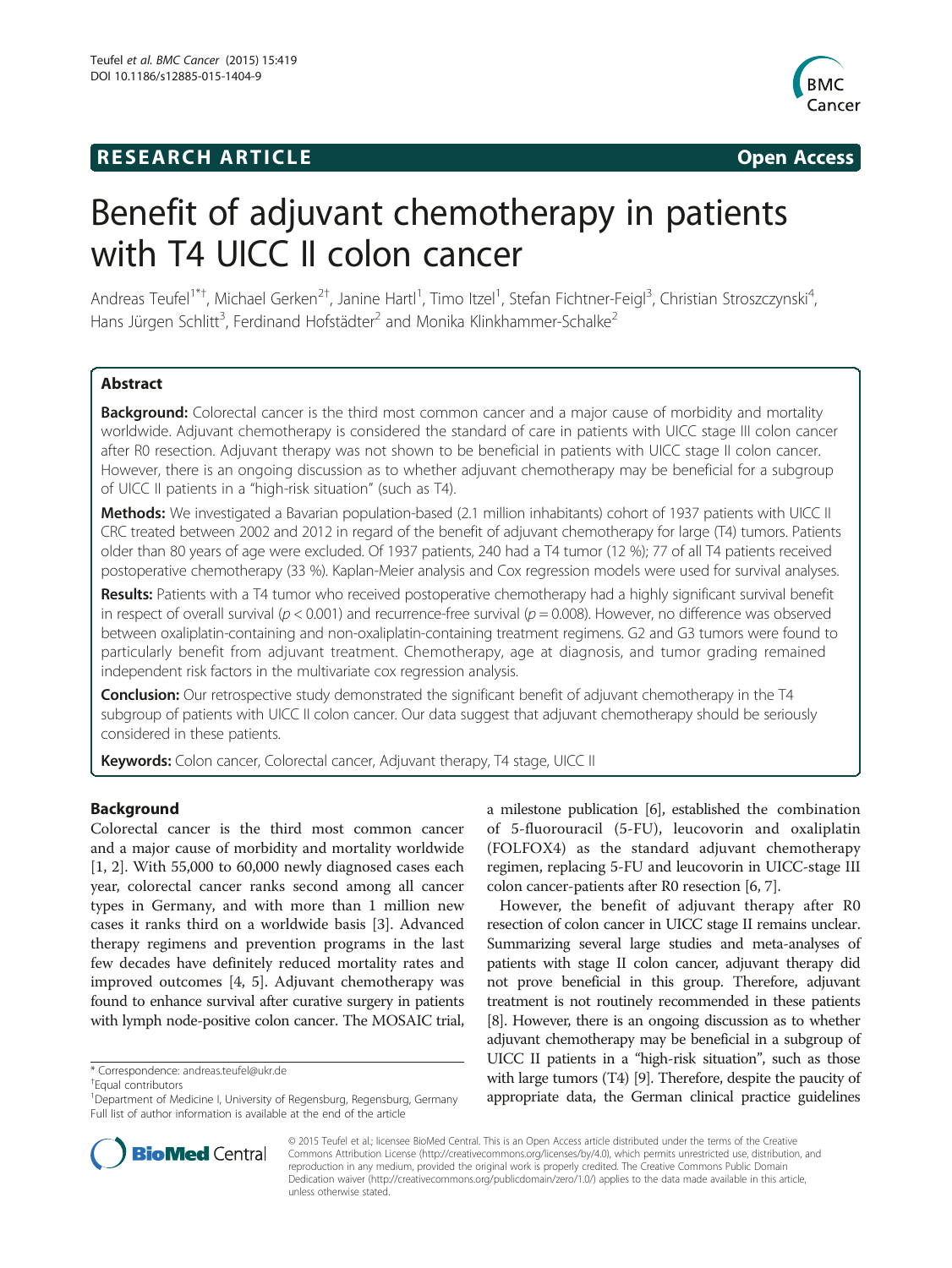for CRC state that adjuvant chemotherapy may be considered in these patients.

One reason for recommending adjuvant chemotherapy in T4 UICC II tumors is the distinct biological behavior of these cancers and their significantly poorer prognosis. Regrettably, the potential benefit of adjuvant treatment in patients with large (T4) tumors has not been specifically analyzed in any of the studies addressing the role of adjuvant chemotherapy in patients with UICC II stage colon cancer [[10](#page-7-0)–[12\]](#page-7-0).

Therefore, we investigated an East-Bavarian cohort of 1937 patients who had undergone curative resection of UICC II CRC in regard of the potential benefit of adjuvant chemotherapy in patients with T4 tumors. The results of our retrospective study point towards a significant benefit of adjuvant treatment in these patients, and may help to solve the current dilemma of deficient data on the treatment of T4 UICC II colon cancer.

## Methods

#### Study design

We performed a retrospective analysis of clinical data obtained from the population-based cancer register at the Regensburg Tumor Center in Eastern Bavaria, Germany. Survival and recurrence rates were investigated in a cohort of patients with R0-resected colon cancer, TNM stage T4N0M0, diagnosed between 2002 and 2012. Patients receiving adjuvant chemotherapy were compared to those who had received no chemotherapy. Data collection and the retrospective analysis of patient information were anonymized in accordance with the Declaration of Helsinki, and approved by the Bavarian Law of Cancer Registration; the patients' written informed consent was not required.

#### Background and data collection

The Regensburg Tumor Center was founded in 1991. The cancer registry includes epidemiological and clinical data from all consenting patients with malignancies diagnosed and treated by specialists as well as general practitioners in the districts of Oberpfalz and Niederbayern in Eastern Bavaria. The region covered by the center consists of about 2.1 million inhabitants. More than 1000 practicing doctors, the University Hospital of Regensburg, and 53 regional hospitals were involved in the area-wide, population-based, cross-sector documentation of cancer patients. The registry receives medical information from all regional pathologists and clinicians at the time of diagnosis, treatment, and during follow-up. Physicians may enter the data in case forms, use computer-assisted tumor documentation, or send medical reports to the registry. At the office of the registry the data are extracted, recorded, and fed into a central database by suitably trained personnel. The patients' living status and disease recurrence are ascertained from clinical reports, death certificates issued by the local public health departments, and the registration offices of the respective residential districts. Data are processed and secured according to the Bavarian Law of Cancer Registries. According to the estimates of the German Robert-Koch institute (RKI), the Regensburg Tumor Center includes more than 90 % of the estimated number of cancer cases. Thus, the data were comprehensive and selection bias was largely excluded.

The baseline cohort of the present study consisted of patients with the ICD-10-GM ([https://www.dimdi.de/](https://www.dimdi.de/static/de/klassi/icd-10-gm) [static/de/klassi/icd-10-gm](https://www.dimdi.de/static/de/klassi/icd-10-gm)) diagnosis C18, i.e. a malignant neoplasm of colon. Patients with histologically confirmed adenocarcinoma from 2002 to 2012 were included in the study (Additional file [1](#page-7-0): Fig. S1). Neuroendocrine tumors were excluded. The TNM stage according to the UICC classification of malignant tumors was IIB, corresponding to T4N0M0. In other words, the tumor had invaded adjacent organs or penetrated the visceral peritoneum, with no distant metastases and/or regional lymph node metastases. Only patients who had undergone surgery for pathologically confirmed total or local residual R0 disease were included. Since a preceding evaluation had revealed that chemotherapy was administered to only one patient older than 79 years of age, the analysis was confined to patients younger than 80 years at the time of diagnosis. Patients who died within 30 days after the diagnosis were excluded, as chemotherapy could not be used effectively in these patients.

#### Statistical analysis

Continuous data are described as means, median, minimum, maximum values and standard deviation, and categorical data are expressed as absolute frequencies and relative percentages. Patient characteristics were compared with T-tests for continuous data, and Chi-square tests for categorical variables. Life status for estimating overall survival rates was derived from clinical reports, death certificates, and registration offices. Recurrences were derived from clinical reports and were defined as locoregional relapse and/or recurrence as distant metastases. Overall survival rates (OS), recurrence-free survival rates (RFS), and cumulative recurrence rates were analyzed from the date of diagnosis until the first event. Patients with and without adjuvant chemotherapy were compared with the Kaplan-Meier method. The follow-up period and survival times were right censored using 31 December 2012 as the cut-off date. Survival differences were tested for statistical significance by the two-sided log rank test; the level of significance was set to 0.05. To determine the influence of adjuvant chemotherapy and further covariables on overall survival, we performed univariate and multivariate regression analysis using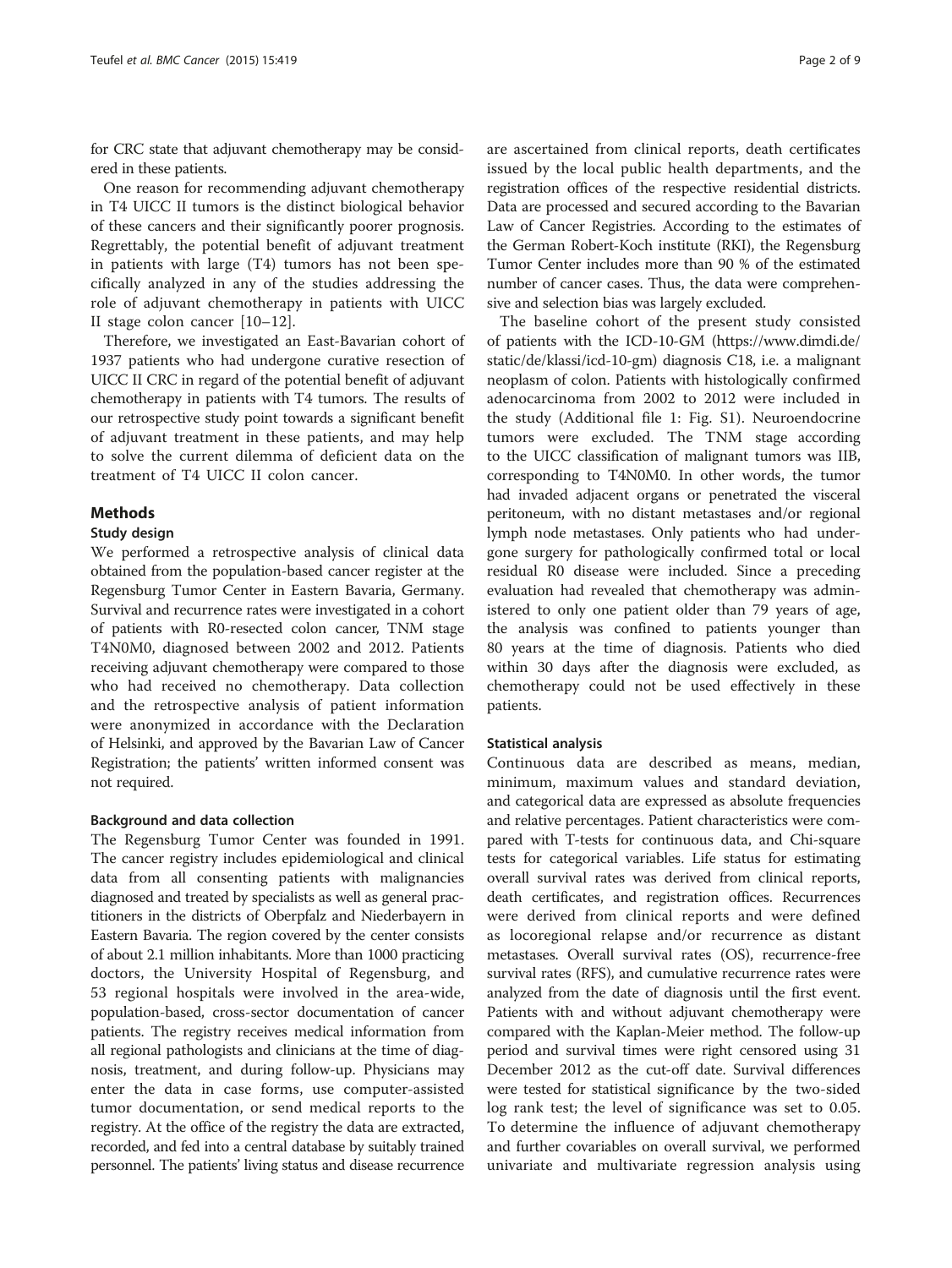Cox proportional hazard models. In multivariate analysis, the hazard ratio (HR) of chemotherapy versus no chemotherapy was adjusted for the covariables of age, sex, postoperative histopathological grading, and the number of lymph nodes. Again, a two-sided p-value of 0.05 was considered to indicate statistical significance. Hazard ratios and corresponding 95 % confidence intervals (CI) were calculated and considered statistically significant when the CI excluded 1.0.

All analyses were performed using IBM SPSS Statistics, version 21.0.

#### Results

#### Characterization of patients with and without adjuvant chemotherapy for T4 UICC II colon cancer

Of 240 patients with T4 UICC II colon cancer, 79 had received adjuvant treatment after surgery (32.9 %); their mean age was 63.9 years (median, 66.5 years). Patients who received no adjuvant chemotherapy were on average 68.3 years old (median 69.5,  $p = 0.002$ ). The large majority of patients had cancer of the sigmoid colon (30.4 %). The overall number of patients with cancers in the various locations of the colon were similar in those with and without adjuvant chemotherapy. The cancer was located more frequently in the sigmoid colon in patients who received adjuvant therapy; the difference was not significant ( $p = 0.258$ ). The grading of tumors was similar in the two groups  $(p = 0.254)$ . Besides, a larger number of patients who had received adjuvant treatment were alive at the time of data analysis (82.3 % vs. 65.2 %,  $p = 0.006$ , Table [1](#page-3-0)). The mean duration of follow-up was 47.2 months (median 48.2 months).

## Differences in overall and recurrence-free survival in T4 UICC II patients with or without adjuvant chemotherapy

We investigated differences in overall survival in relation to adjuvant chemotherapy in T4 UICC II colon cancer patients. Overall survival improved significantly in patients who received adjuvant therapy ( $p < 0.001$ ), with 5-year survival rates of 81.7 % vs. 51.7 % (Fig. [1](#page-4-0), Table [2](#page-5-0)). Cumulative overall recurrence rates in the former group were slightly higher but did not differ significantly ( $p = 0.700$ , Table [2](#page-5-0), Additional file [2](#page-7-0): Fig. S2, Additional file [3](#page-7-0): Table S1); nor did the rates estimated separately for locoregional recurrences and distant metastases (Additional file [4:](#page-7-0) Table S2). Kaplan-Meier estimates of recurrence-free survival yielded a 5-year survival rate of 68.2 % in treated, versus 45.9 % in untreated patients, showing the significant benefit of adjuvant chemotherapy ( $p = 0.008$ . Table [2,](#page-5-0) Additional file [2:](#page-7-0) Fig. S2, Additional file [5](#page-7-0): Table S3).

The results of the Kaplan-Meier estimates were confirmed by Cox proportional hazard analyses. In univariate

and multivariate models (adjusted for age at diagnosis, sex, grading, number of examined lymph nodes, lymph vessel invasion, vein invasion), adjuvant chemotherapy persisted as an independent significant factor influencing overall survival (adjusted HR 0.41,  $p = 0.001$ ) and recurrence-free survival (adjusted HR = 0.55,  $p = 0.010$ ). Of the studied variables, only the number of examined lymph nodes  $(p < 0.001)$  and tumor grading  $(p = 0.014)$  remained independent factors besides chemotherapy (Table [3](#page-5-0)).

In order to fully estimate the impact of adjuvant chemotherapy in T4 UICC II patients, we initially excluded patients who died within 30 days after surgery. These patients were likely to have died due to non-cancerrelated reasons. Besides, chemotherapy could not be effectively applied or develop its potential in this group. The significant benefit of adjuvant chemotherapy in regard of overall survival persisted when the additional sub-analyses excluded patients who died within 60 and 90 days after diagnosis, all of them occurring in the non-treatment group (Table [2,](#page-5-0) Additional file [6](#page-7-0): Fig. S3).

## Survival benefit in relation to the drugs administered as adjuvant treatment for T4 UICC II cancer

Once the decision to administer adjuvant treatment has been made, the choice of drugs needs to be determined. Specifically, one needs to decide whether to use 5-fluorouracil alone or with additional oxaliplatin. We divided our T4 UICC II patients who had received adjuvant chemotherapy into additional subgroups, depending on the drugs they had received. The three groups, i.e. FUFOL ( $n = 15$ ), FUFOL + oxaliplatin ( $n = 27$ ), and "other substances" ( $n = 22$ ), contained more than 10 patients each and were therefore considered for individual analyses; 161 patients remained untreated. As the numbers of patients in the three subgroups remained low, the subgroup analyses must be considered exploratory. However, patients receiving treatment showed a significant benefit in terms of overall survival  $(p = 0.041$  for FUFOL,  $p = 0.047$  for FUFOL + oxaliplatin, and  $p = 0.037$  for "other drugs", Fig. [1d,](#page-4-0) Table [4,](#page-6-0) Additional file [7](#page-7-0): Table S4) compared to untreated patients. Thus, the choice of drugs seemed to be of secondary importance for the achievement of a survival benefit.

Influence of tumor grading on survival in T4 UICC II cancers In order to determine a potential indication for adjuvant chemotherapy, patients were additionally stratified on the basis of tumor grading. T4 UICC II patients with G3 cancers benefited to a significantly greater extent from adjuvant chemotherapy (5-year OS 68.9 % vs. [2](#page-6-0)3.4 %,  $p = 0.014$ , Table [2,](#page-5-0) Fig. 2). Furthermore, survival was significantly improved in G2 T4 UICC II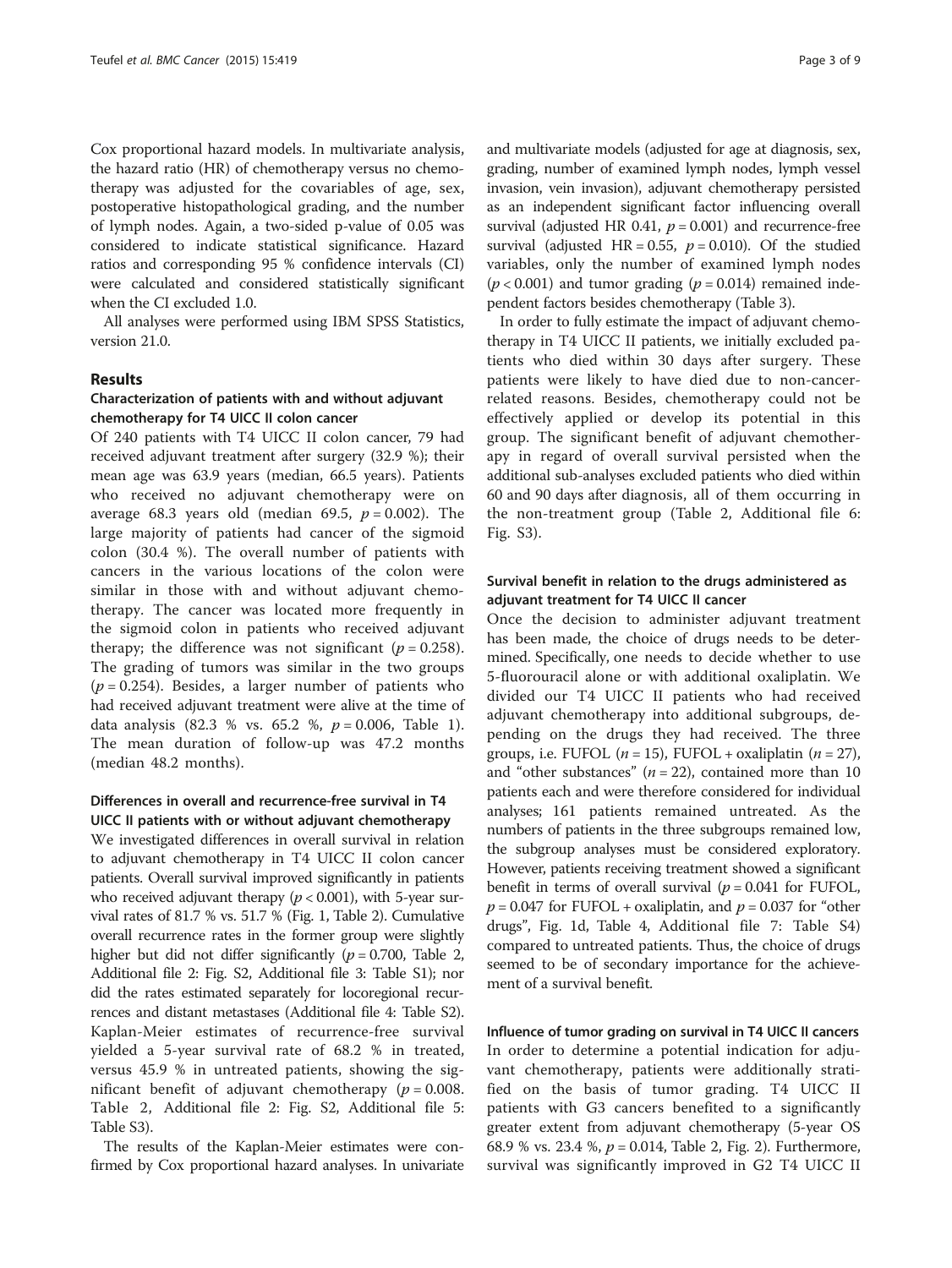<span id="page-3-0"></span>**Table 1** Clinical characteristics of patients with T4 UICC II colon cancer. Patients over 80 years of age and those who died within 30 days after the diagnosis were excluded

| Chemotherapy            |                                  |                |         |              |         |                |         |            |
|-------------------------|----------------------------------|----------------|---------|--------------|---------|----------------|---------|------------|
|                         |                                  | $+$ CTX        |         | $-$ CTX      |         | Total          |         | Chi square |
|                         |                                  | $\mathbb N$    | $\%$    | $\mathbb N$  | $\%$    | $\mathbb N$    | $\%$    | $p$ -value |
| Sex                     | male                             | 47             | 59.5 %  | 97           | 60.2 %  | 144            | 60.0 %  | 0.910697   |
|                         | female                           | 32             | 40.5 %  | 64           | 39.8 %  | 96             | 40.0 %  |            |
| Age at diagnosis        | $30 - 39$                        | $\overline{2}$ | 2.5 %   | $\mathbf{1}$ | 0.6 %   | 3              | 1.3 %   |            |
|                         | $40 - 49$                        | 7              | 8.9%    | 9            | 5.6 %   | 16             | 6.7 %   |            |
|                         | $50 - 59$                        | 16             | 20.3 %  | 14           | 8.7 %   | 30             | 12.5 %  | 0.030225   |
|                         | $60 - 69$                        | 28             | 35.4 %  | 61           | 37.9 %  | 89             | 37.1 %  |            |
|                         | $70 - 79$                        | 26             | 32.9 %  | 76           | 47.2 %  | 102            | 42.5 %  |            |
| Diagnosis ICD-10        | C18.0 caecum                     | 14             | 17.7 %  | 31           | 19.3 %  | 45             | 18.8 %  |            |
|                         | C18.1 appendix                   | 3              | 3.8 %   | 5            | 3.1 %   | 8              | 3.3 %   |            |
|                         | C18.2 ascending colon            | 14             | 17.7 %  | 23           | 14.3 %  | 37             | 15.4 %  |            |
|                         | C18.3 hepatic flexure            | $\overline{2}$ | 2.5 %   | 14           | 8.7 %   | 16             | 6.7 %   |            |
|                         | C18.4 transverse colon           | 5              | 6.3 %   | 18           | 11.2 %  | 23             | 9.6 %   | 0.258347   |
|                         | C18.5 splenic flexure            | 3              | 3.8 %   | 11           | 6.8 %   | 14             | 5.8 %   |            |
|                         | C18.6 descending colon           | 5              | 6.3 %   | 11           | 6.8 %   | 16             | 6.7 %   |            |
|                         | C18.7 sigmoid colon              | 32             | 40.5 %  | 41           | 25.5 %  | 73             | 30.4 %  |            |
|                         | C18.8 overlapping sites of colon | $\mathbf{1}$   | 1.3 %   | 6            | 3.7 %   | $\overline{7}$ | 2.9 %   |            |
|                         | C18.9 colon. unspecified         | $\mathbf 0$    | 0.0 %   | $\mathbf{1}$ | 0.6 %   | $\mathbf{1}$   | 0.4 %   |            |
| Grading                 | $\overline{2}$                   | 56             | 70.9 %  | 125          | 77.6 %  | 181            | 75.4 %  | 0.253519   |
|                         | 3                                | 23             | 29.1 %  | 36           | 22.4 %  | 59             | 24.6 %  |            |
| Lymphnodes examined     | $1 - 11$                         | $\overline{4}$ | 5.1 %   | 11           | 6.8 %   | 15             | 6.3 %   |            |
|                         | $12 - 23$                        | 44             | 55.7 %  | 95           | 59.0 %  | 139            | 57.9 %  | 0.806346   |
|                         | $24+$                            | 30             | 38.0 %  | 52           | 32.3 %  | 82             | 34.2 %  |            |
| unknown                 | $\mathbf{1}$                     | 1.3 %          | 3       | 1.9%         | 4       | 1.7 %          |         |            |
| Lymph vessel invasion   | L <sub>0</sub>                   | 30             | 38.0 %  | 62           | 38.5 %  | 92             | 38.3 %  | 0.758440   |
|                         | L1                               | 37             | 46.8 %  | 69           | 42.9 %  | 106            | 44.2 %  |            |
|                         | <b>LX</b>                        | 12             | 15.2 %  | 30           | 18.6 %  | 42             | 17.5 %  |            |
| Vein invasion           | V <sub>0</sub>                   | 53             | 67.1 %  | 92           | 57.1 %  | 145            | 60.4 %  | 0.068554   |
|                         | V1                               | 12             | 15.2 %  | 18           | 11.2 %  | 30             | 12.5 %  |            |
|                         | VX                               | 14             | 17.7 %  | 51           | 31.7 %  | 65             | 27.1 %  |            |
| Recurrence              | no                               | 63             | 79.7 %  | 138          | 85.7 %  | 201            | 83.8 %  | 0.238964   |
|                         | yes                              | 16             | 20.3 %  | 23           | 14.3 %  | 39             | 16.3 %  |            |
| Locoregional recurrence | no                               | $72\,$         | 91.1 %  | 154          | 95.7 %  | 226            | 94.2 %  | 0.160988   |
|                         | yes                              | 7              | 8.9%    | 7            | 4.3 %   | 14             | 5.8 %   |            |
| Distant recurrence      | no                               | 67             | 84.8 %  | 146          | 90.7 %  | 213            | 88.8 %  | 0.176026   |
|                         | yes                              | 12             | 15.2 %  | 15           | 9.3 %   | 27             | 11.3 %  |            |
| Vital status            | alive                            | 65             | 82.3 %  | 105          | 65.2 %  | 170            | 70.8 %  | 0.006285   |
|                         | dead                             | 14             | 17.7 %  | 56           | 34.8 %  | 70             | 29.2 %  |            |
| Death or recurrence     | no                               | 58             | 73.4 %  | 95           | 59.0 %  | 153            | 63.8 %  | 0.029079   |
|                         | yes                              | 21             | 26.6 %  | 66           | 41.0%   | 87             | 36.3 %  |            |
|                         | Total                            | 79             | 100.0 % | 161          | 100.0 % | 240            | 100.0 % |            |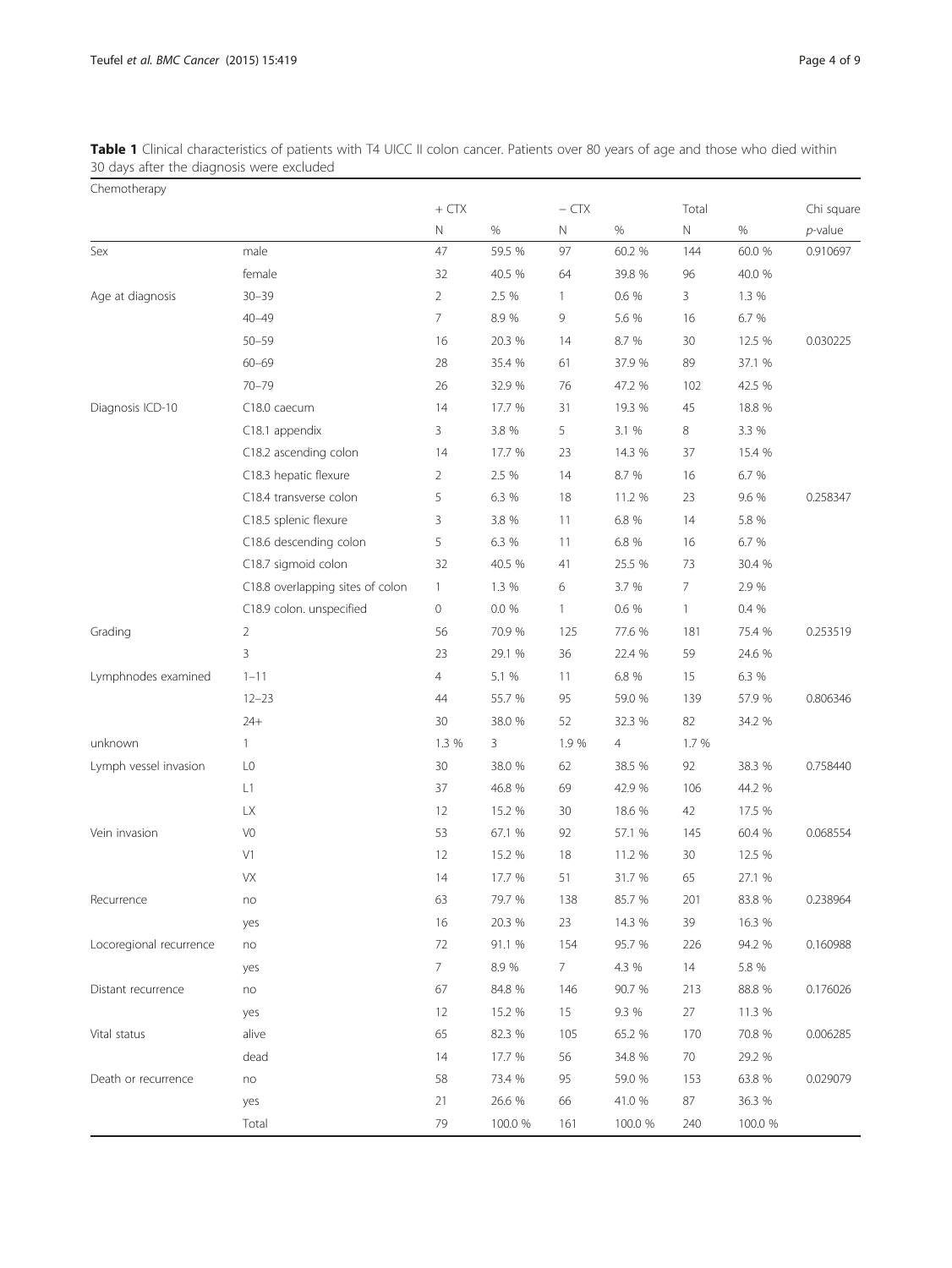

<span id="page-4-0"></span>

significantly between treated and untreated patients. c. Overall survival benefit for T4 UICC II colon cancer patients who received adjuvant chemotherapy ( $p$  < 0.001). **d.** All of the of adjuvant treatments used (5-Fluorouracil and folinic acid (FUFOL), FUFOL and oxaliplatin, Capecitabin and Oxaliplatin, and Capecitabine) appear to be beneficial compared to patients not receiving adjuvant chemotherapy. Patients over 80 years of age and those who died within 30 days after the diagnosis were excluded

tumors (5-year OS 87.0 % vs. 60.0 %,  $p = 0.009$ , Table [2](#page-5-0), Fig. [2](#page-6-0)).

## No influence of age at diagnosis on survival in T4 UICC II CRC patients

Besides tumor grading, the influence of the patient's age at diagnosis on survival was investigated in T4 UICC II patients with colon cancer. In the small number of patients younger than 60 years of age, we observed a slight but non-significant trend in favor of adjuvant chemotherapy ( $p = 0.726$ ). In contrast, an additional survival benefit due to adjuvant chemotherapy was observed in patients aged 60 to 69 years and those between 70 and 79 years, the difference being significant only in the younger age group  $[p = 0.011]$  (60–69 years);  $p = 0.064$  (70–79 years), Additional file [8](#page-7-0): Fig. S4].

#### **Discussion**

Generally, the prognosis of disease is considered favorable in patients with UICC stage II colon cancer who have undergone R0 resection; adjuvant therapy is currently not recommended in these patients. The absolute benefit of adjuvant therapy in patients with UICC stage II CRC without additional risk factors ranges between 2 % and 5 %. Overall however, studies and meta-analyses in patients with stage II colon cancer revealed no significant survival advantage [[10, 11](#page-7-0), [13](#page-7-0), [14](#page-8-0)]. A pooled analysis of seven randomized trials comparing adjuvant chemotherapy with surgery alone showed, in univariate analysis, a significant improvement of 5-year disease-free survival (DFS) (72 % versus 76 %;  $p = 0.049$ ), but not 5-year overall survival (80 % versus 81 %;  $p = 0.1127$ ). However, the therapy regimens varied significantly in these studies and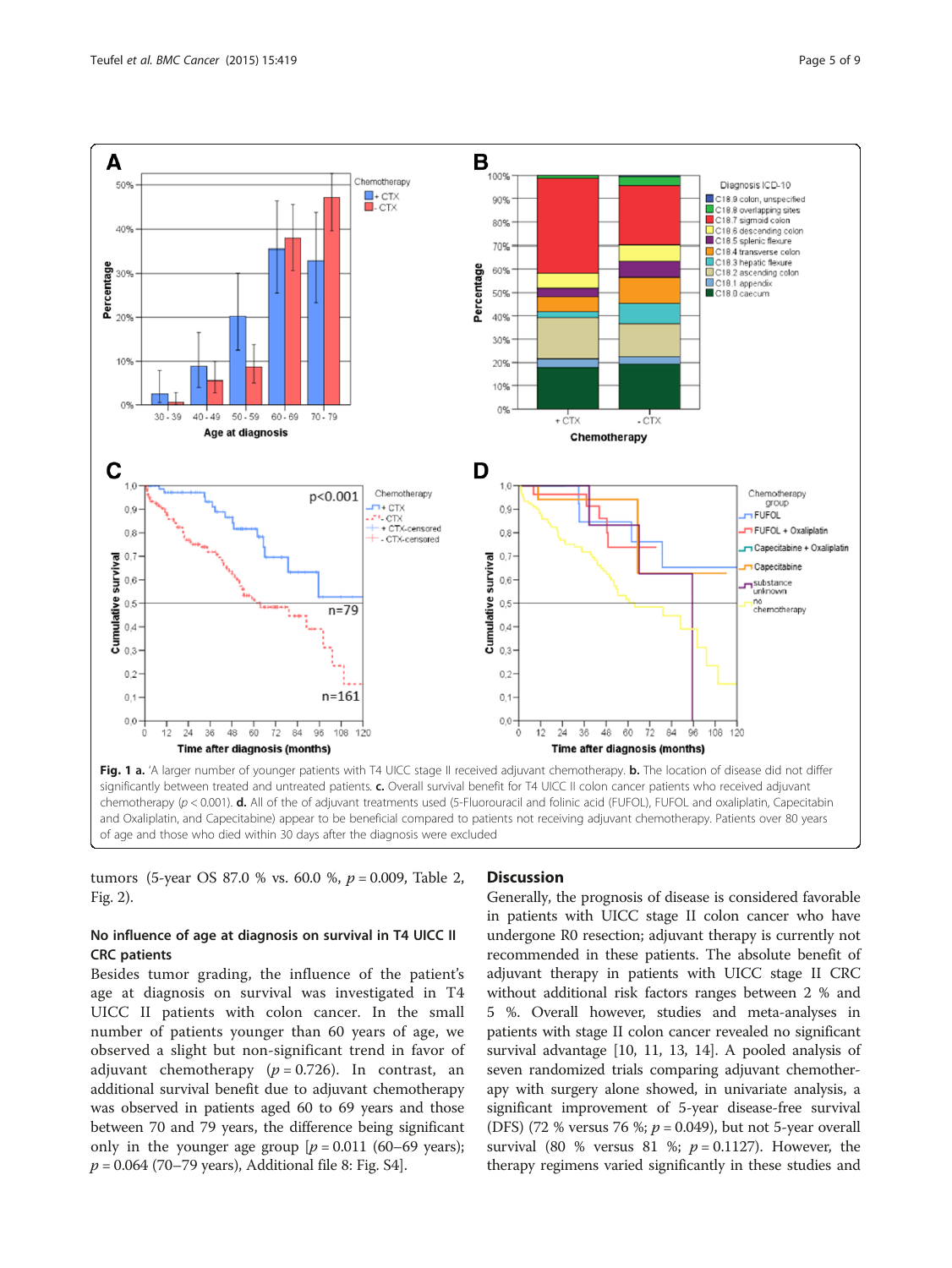| Group                                           | Chemotherapy | Number |        | Overall survival rate OAS | Log-Rank                 |            |
|-------------------------------------------------|--------------|--------|--------|---------------------------|--------------------------|------------|
|                                                 |              | Total  | Events | 5 years $(\%)$            | Median OAS (m)           | $P$ -value |
| All patients (deceased within 30 days excluded) | $+CTX$       | 79     | 14     | 81.7                      |                          | < 0.001    |
|                                                 | $-CTX$       | 161    | 56     | 51.7                      | 63.3                     |            |
| Deceased within 60 days excluded                | $+$ CTX      | 79     | 14     | 81.7                      | -                        | 0.002      |
|                                                 | $-CTX$       | 156    | 51     | 53.7                      | 79.3                     |            |
| Deceased within 90 days excluded                | $+$ CTX      | 79     | 14     | 81.7                      | 95.5                     | 0.006      |
|                                                 | $-CTX$       | 152    | 47     | 55.4                      | 79.3                     |            |
| Age at diagnosis $< 60$ years                   | $+$ CTX      | 25     | 5      | 90.9                      | $\overline{\phantom{0}}$ |            |
|                                                 | $-CTX$       | 24     | 4      | 70.0                      | $\qquad \qquad -$        | 0.726      |
| Age at diagnosis $60 - 69$ years                | $+$ CTX      | 28     | 4      | 77.8                      | -                        | 0,011      |
|                                                 | $-CTX$       | 61     | 25     | 44.9                      | 53.5                     |            |
| Age at diagnosis 70-79 years                    | $+CTX$       | 26     | 5      | 77.0                      | -                        | 0.064      |
|                                                 | $-CTX$       | 76     | 27     | 52.0                      | 63.6                     |            |
| Tumor grading G2                                | $+$ CTX      | 56     | 8      | 87.0                      | -                        | 0.009      |
|                                                 | $-CTX$       | 125    | 39     | 60.0                      | 89.0                     |            |
| Tumor grading G3                                | $+$ CTX      | 23     | 6      | 68.9                      | 95.5                     | 0.014      |
|                                                 | $-CTX$       | 36     | 17     | 23.4                      | 42.9                     |            |

<span id="page-5-0"></span>Table 2 Overall survival rates OAS (Kaplan-Meier) of patients with T4 UICC II colorectal cancer. Patients over 80 years of age were excluded

the majority of them consisted of small numbers of patients. In contrast, adjuvant treatment was found to yield a significant benefit in the QUASAR study [\[12](#page-7-0)], which is the largest study investigating the role of adjuvant chemotherapy in UICC II cancer. In view of these controversial data, the potential benefit of adjuvant chemotherapy

for specific subgroups of patients with UICC II CRC and especially those with additional risk factors is still controversially discussed. [\[12](#page-7-0)] These risk factors include lymph node sampling below 12, a poorly differentiated tumor, vascular or lymphatic or perineural invasion, a pT4 stage, and intestinal occlusion or perforation on clinical

Table 3 Multivariate Cox regression for overall survival in patients with R0 resected T4 UICC II colorectal cancer. Patients over 80 years of age were excluded

| Variable                      | Value          | p value | Hazard Ratio | lower 95 % Cl | upper 95 % C |
|-------------------------------|----------------|---------|--------------|---------------|--------------|
| Chemotherapy                  | $-CTX$         |         | 1.00         |               |              |
|                               | $+CTX$         | 0.005   | .041         | 0.22          | 0.76         |
| Age at diagnosis (continuous) |                | 0.086   | 1.03         | 0.99          | 1.06         |
| Sex                           | Male           |         | 1.00         |               |              |
|                               | Female         | 0.275   | 0.75         | 0.44          | 1.26         |
| Grading                       | G <sub>2</sub> |         | 1.00         |               |              |
|                               | G3             | < 0.001 | 2.64         | 1.50          | 4.64         |
| Lymphnodes examined           | $1 - 11$       |         | 1.00         |               |              |
|                               | $12 - 23$      | 0.003   | 0.31         | 0.15          | 0.68         |
|                               | $24+$          | 0.003   | 0.26         | 0.11          | 0.64         |
|                               | Unknown        | 0.503   | 0.62         | 0.16          | 2.50         |
| Lymph vessel invasion         | LO             |         | 1.00         |               |              |
|                               | L1             | 0.573   | 1.22         | 0.62          | 2.39         |
|                               | <b>LX</b>      | 0.114   | 0.41         | 0.41          | 1.24         |
| Vein invasion                 | VO             |         | 1.00         |               |              |
|                               | V1             | 0.714   | 0.86         | 0.37          | 1.97         |
|                               | VX             | 0.054   | 2.10         | 0.99          | 4.48         |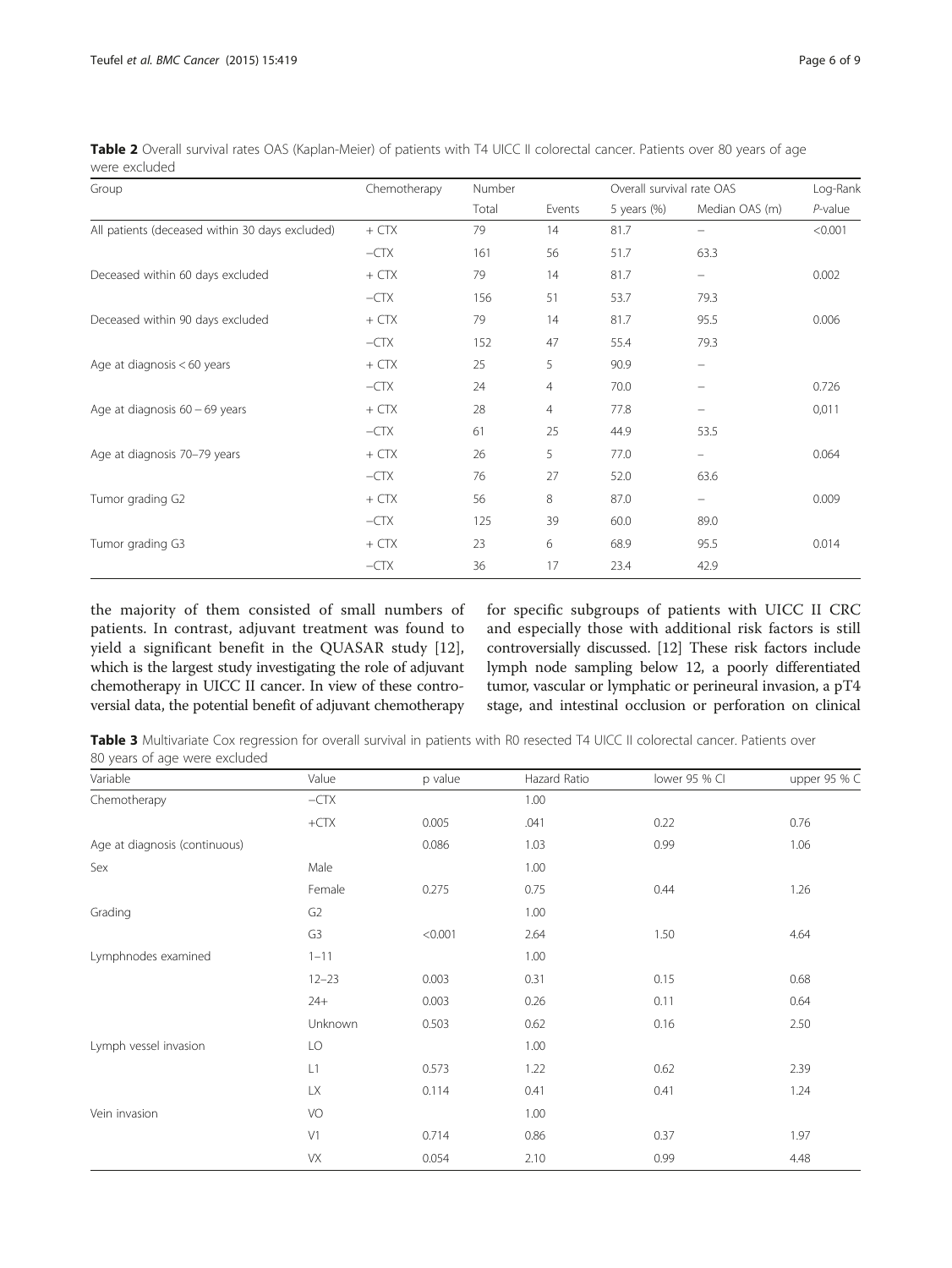| Group comparisons |                      |              |      |                          |      |                          |      |                     |      |                      |      |                 |      |
|-------------------|----------------------|--------------|------|--------------------------|------|--------------------------|------|---------------------|------|----------------------|------|-----------------|------|
|                   |                      | <b>FUFOL</b> |      | $FUFOI +$<br>Oxaliplatin |      | $Other +$<br>Oxaliplatin |      | Other<br>substances |      | Substance<br>unknown |      | No chemotherapy |      |
|                   | Chemotheraphy        | $Chi-$       |      | Chi-                     |      | Chi-                     |      | $Chi-$              |      | Chi-                 |      | $Chi-$          |      |
|                   | group                | square       | Sig. | square                   | Sig. | square                   | Sig. | square              | Sig. | square               | Sig. | square          | Sig. |
| Long Rank         | <b>FUFOL</b>         |              |      | ,072                     | ,788 |                          |      | ,013                | ,909 | ,563                 | ,453 | 4,179           | ,041 |
| (Mantel-Cox)      | FUFOL + Oxaliplatin  | ,072         | ,788 |                          |      | .074                     | ,785 | ,192                | ,661 | ,015                 | ,901 | 3,934           | ,047 |
|                   | Others + Oxaliplatin |              |      | ,074                     | ,785 |                          |      | ,118                | ,732 |                      |      | ,628            | ,428 |
|                   | Other substances     | ,013         | ,909 | ,192                     | ,661 | .118                     | ,732 |                     |      | ,223                 | ,636 | 4,370           | ,037 |
|                   | Substance unknown    | ,563         | ,453 | .015                     | ,901 |                          |      | ,223                | ,636 |                      |      | ,681            | ,409 |
|                   | No chemotheraphy     | 4,179        | ,041 | 3,934                    | ,047 | ,628                     | ,428 | 4,370               | ,037 | .681                 | ,409 |                 |      |

<span id="page-6-0"></span>Table 4 Statistical evaluation of the benefit of diverse chemotherapy regimens used for adjuvant treatment in patients with T4 UICC II

investigation [\[9](#page-7-0)]. Although several authors and reviews have suggested adjuvant therapy for these patients, we lack data concerning the benefit of adjuvant therapy in this subgroup. Furthermore, once the decision in favor of adjuvant treatment has been made, the choice of drugs - 5-fluorouracil with or without oxaliplatin – is a debated issue. Data from the MOSAIC [[6\]](#page-7-0) and the NSABP protocol C05-C08 trials indicated a borderline benefit of 2–3 % in 5-year OS rates when using additional oxaliplatin [\[15](#page-8-0)]. Therefore, we assessed the benefit of adjuvant chemotherapy in a large cohort of T4 UICC II patients within a specific region of Germany.

Among our patients with T4 UICC II tumors, those who received chemotherapy were significantly younger  $(p = 0.002)$  and had a (non-significant) larger number of G3 tumors ( $p = 0.286$ ). This difference between treated and untreated patients may assist the clinician in selecting patients for adjuvant chemotherapy. Since patients over 80 years of age rarely received adjuvant chemotherapy, we excluded these patients from analysis. For all others, the difference in age at diagnosis may potentially influence patient survival because older patients may have more severe co-morbidities. Therefore we performed separate survival analyses in the age groups <60 years, 60–69 years, and 70–79 years at diagnosis. The difference in survival could also be observed in the 60- to 69-year and 70- to 79-year-old groups. Among patients under 60 years of age, we noted a slight benefit of adjuvant chemotherapy. However, this group consisted of a small number of patients. Besides, the significant results of the univariate Cox regression analysis persisted in a multivariate regression analysis with adjustment for age at diagnosis.

Patients with perioperative mortality are less likely to receive adjuvant chemotherapy, but may have shorter survival times. To rule out the influence of perioperative mortality or even mortality on our analysis, we excluded

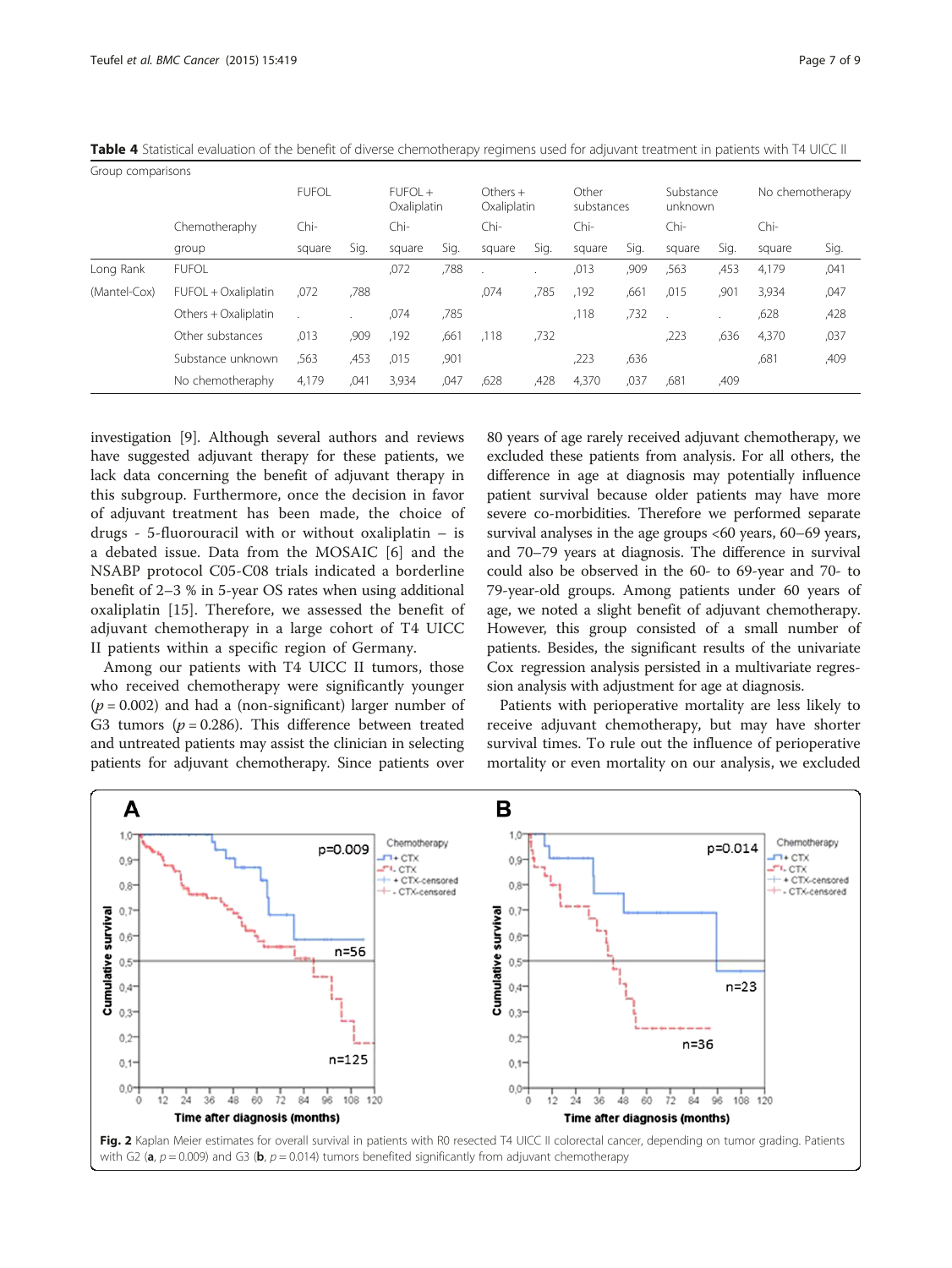<span id="page-7-0"></span>patients with events within the first 30, 60, and 90 days after diagnosis. All three analyses showed a significant benefit for patients treated with adjuvant chemotherapy (Fig. [1](#page-4-0), Additional file 8: Fig. S4). Thus, perioperative mortality had no impact on the analysis. Although the cumulative rates for recurrent events were slightly but non-significantly higher among patients who received adjuvant chemotherapy, the benefit persisted in this group in respect of recurrence-free survival.

Drawback of our approach was that the reports did not contain details about side effects under treatment. However, all chemotherapy regimens used for adjuvant treatment were well established drug combinations routinely used in UICC stage III CRC. Therefore, we considered all of the employed chemotherapy regimens as feasible and generally well tolerated.

Overall, our data demonstrated the significant benefit of adjuvant chemotherapy in patients with T4 UICC II colon cancer. Since our findings suggested a change in the current treatment recommendations, we performed further subgroup analyses excluding the influence of age or perioperative morbidity. Based on our data we conclude that adjuvant chemotherapy is justified in T4 UICC II patients. Further prospective studies should be performed to obtain confirmation of this thesis.

#### Conclusion

A retrospective investigation showed the significant benefit of adjuvant chemotherapy in T4 UICC II patients. Based on our data, adjuvant chemotherapy should be seriously considered in T4 UICC II patients with colon cancer. Tumor grading may also influence the benefit of adjuvant treatment and warrants further investigation.

## Additional files

[Additional file 1: Figure. S1.](http://www.biomedcentral.com/content/supplementary/s12885-015-1404-9-s1.pdf) Patients with T4 UICC II and adjuvant treatment, separated per year between 2002 and 2012.

[Additional file 2: Figure. S2.](http://www.biomedcentral.com/content/supplementary/s12885-015-1404-9-s2.jpeg) Comparison of cumulative 10-year recurrence rates in patients with and without adjuvant chemotherapy after R0 resection of T4 colon cancer (Kaplan-Meier, all patients,  $p = 0.700$ ).

[Additional file 3: Table S1.](http://www.biomedcentral.com/content/supplementary/s12885-015-1404-9-s3.pdf) Recurrence-free survival rates RFS (Kaplan-Meier) of patients with T4 UICC II colorectal cancer. Patients over 80 years were excluded.

[Additional file 4: Table S2.](http://www.biomedcentral.com/content/supplementary/s12885-015-1404-9-s4.pdf) Cumulative recurrence rates (Kaplan-Meier) of patients with T4 UICC II colorectal cancer. Patients over 80 years were excluded.

[Additional file 5: Table S3.](http://www.biomedcentral.com/content/supplementary/s12885-015-1404-9-s5.pdf) Cox-Regression for several outcomes of chemotherapy yes versus no, unadjusted and adjusted (adjusted for age at diagnosis, sex, grading, examined lymph nodes, lymphatic vessel invasion, vein invasion). Patients over 80 years were excluded.

[Additional file 6: Figure. S3.](http://www.biomedcentral.com/content/supplementary/s12885-015-1404-9-s6.jpeg) Recurrence-free survival of patients in relation to adjuvant chemotherapy (A), and overall survival in a subgroup, excluding all events 90 days after surgery (B): the significant benefit of adjuvant chemotherapy was noted in both groups.

[Additional file 7: Table S4.](http://www.biomedcentral.com/content/supplementary/s12885-015-1404-9-s7.pdf) Listing of additional chemotherapies after recurrence of disease.

[Additional file 8: Figure. S4.](http://www.biomedcentral.com/content/supplementary/s12885-015-1404-9-s8.jpeg) Survival of patients with T4 UICC II tumors and different ages at diagnosis. Among patients younger than 60 years (A), we observed a trend in favor of chemotherapy. However, the group consisted of a small number of patients. A significant difference in favor of chemotherapy was noted among patients aged 60–69 years at diagnosis (B), and a marginally non-significant difference in patients aged 70–79 years (C).

#### Competing interests

The authors declare that they have no competing interests.

#### Authors' contributions

AT, MG, JH, TI, FH, MKS carried out the primary data analysis. AT, SFF, CS, HJS, FH were responsible for the treatment of patients with CRC at the Regensburg University Medical Center. AT, MG, HJS, FH, and MKS helped to draft the manuscript. All authors read and approved the final manuscript.

#### Author details

<sup>1</sup>Department of Medicine I, University of Regensburg, Regensburg, Germany <sup>2</sup>Tumor Center, University of Regensburg, Regensburg, Germany. <sup>3</sup>Department of Surgery, University of Regensburg, Regensburg, Germany 4 Department of Radiology, University of Regensburg, Regensburg, Germany.

#### Received: 9 December 2014 Accepted: 29 April 2015 Published online: 20 May 2015

#### References

- 1. Ferlay J, Parkin DM, Steliarova-Fouscher E. Estimates of cancer incidence and mortality in Europe in 2008. Eur J Cancer. 2010;46:765–81.
- 2. Jemal A, Bray F, Center MM, Ferlay J, Ward E, Forman D. Global cancer statistics. CA Cancer J Clin. 2011;61:69–90.
- 3. Haggar FA, Boushey RP. Colorectal cancer epidemiology: incidence, mortality, survival, and risk factors. Clin Colon Rectal Surg. 2009;22:191–7.
- 4. Brenner H, Kloor M, Pox CP. Colorectal cancer. Lancet. 2014;383:1490–502.
- 5. Bokemeyer B, Bock H, Huppe D, Düffelmeyer M, Rambow A, Tacke W, et al. Screening colonoscopy for colorectal cancer prevention: results from a German online registry on 269,000 cases. Eur J Gastroenterol Hepatol. 2009;21:650–5.
- 6. Andre T, Boni C, Mounedji-Boudiaf L, Navarro M, Tabernero J, Hickish T, et al. Oxaliplatin, fluorouracil, and leucovorin as adjuvant treatment for colon cancer. N Engl J Med. 2004;350:2343–51.
- 7. de Gramont A, Figer A, Seymour M, Homerin M, Hmissi A, Cassidy J, et al. Leucovorin and fluorouracil with or without oxaliplatin as first-line treatment in advanced colorectal cancer. J Clin Oncol. 2000;18:2938–47.
- 8. Wils J. Adjuvant treatment of colon cancer: past, present and future. J Chemother. 2007;19:115–22.
- 9. Schmoll HJ, van Cutsem E, Stein A, Valentini V, Glimelius B, Haustermans K, et al. ESMO Consensus Guidelines for management of patients with colon and rectal cancer. a personalized approach to clinical decision making. Ann Oncol. 2012;23:2479–516.
- 10. Efficacy of adjuvant fluorouracil and folinic acid in B2 colon cancer. International Multicentre Pooled Analysis of B2 Colon Cancer Trials (IMPACT B2) Investigators. J Clin Oncol. 1999;17:1356–63.
- 11. Mamounas E, Wieand S, Wolmark N, Bear HD, Atkins JN, Song K, et al. Comparative efficacy of adjuvant chemotherapy in patients with Dukes' B versus Dukes' C colon cancer: results from four National Surgical Adjuvant Breast and Bowel Project adjuvant studies (C-01, C-02, C-03, and C-04). J Clin Oncol. 1999;17:1349–55.
- 12. Quasar Collaborative Group, Gray R, Barnwell J, McConkey C, Hills RK, Williams NS, et al. Adjuvant chemotherapy versus observation in patients with colorectal cancer: a randomised study. Lancet. 2007;370:2020–9.
- 13. Figueredo A, Germond C, Maroun J, Browman G, Walker-Dilks C, Wong S, et al. Adjuvant therapy for stage II colon cancer after complete resection. Provincial Gastrointestinal Disease Site Group. Cancer Prev Control. 1997;1:379–92.